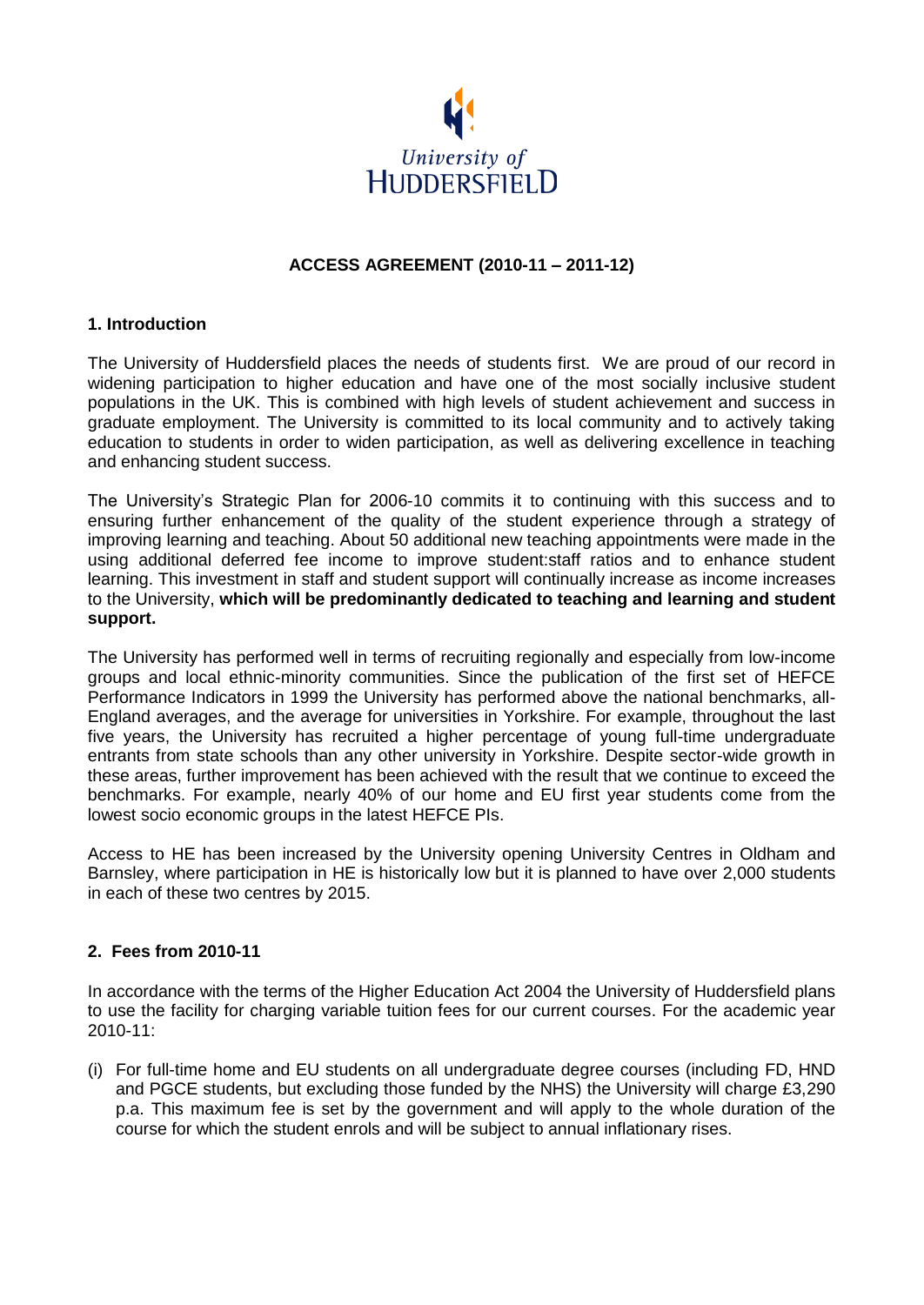- (ii) To encourage widening participation and access further, indirect financial support will be given to students enrolled **on the foundation year of an undergraduate programme** courses by charging a reduced fee of **£1,310 p.a.** for that year.
- (iii) Indirect financial support will also be provided by charging **no fee** for those students undertaking a **placement year** to encourage the up-take of this facility and further enhance the employability of our students. This will only apply to those students paying the new higher tuition fee.
- (iv) To facilitate access for students who need or choose to study **part-time** the University will **reduce** the full-time fee (£548 per 20 credit module) so that for 2010 the fee for part-time study will be **£290 per 20 credit module**.
- (v) Collaborating institutions that offer our franchised programmes will set their own fee and bursary levels. The Colleges must provide at least the minimum bursary to students on the full state support, if they charge the full fee. However, the University will increase its vigilance of the quality of the provision and the standards of the awards in these institutions. If there is evidence that the fees set by the partner college are having an adverse effect upon access or quality, then we will review this arrangement.

#### **3**. **Amounts of additional fee income spent on bursaries**

The estimated additional fee income based on present student numbers will be approximately £13m p.a. in 2009-10. The University has amended its bursary scheme, as outlined below, to reflect the proposed changes in government state support thresholds. Existing students will continue to be supported by the bursary scheme in force at the time of their enrolment. The expenditure on bursaries in 2008/09 £3m; representing about 22% of the additional income.

#### **4**. **Bursaries and other financial support for students**

- (i) The University's strategy is to maintain its highly open access by offering a bursary scheme for all full-time home and EU students on all our degree and sub-degree courses (excluding those funded by the NHS). The scheme targets the most economically disadvantaged of our students by the following grants:
	- £500 p.a. to all students, but excluding those on a paid placement year, in receipt of the full HE Maintenance Grant from the Students Loan Company (SLC) (~50% of students)
	- £329 p.a. to all PGCE students in receipt of the full means tested element of the HE Maintenance Grant.
	- £329 p.a. to all social work students in receipt of the full HE Maintenance Grant.

The cost of these bursaries, including our current scheme, is estimated to amount to about £3m. Income thresholds will be defined for each of the payment levels and set annually in advance. Thus, in advance of taking up a place at Huddersfield, students and parents will be able to use the ready-reckoner on the SLC's website to find out how much they will receive from the SLC and how much additional bursary from the University. Full details of government maintenance grants and related threshold residual family incomes can be found at: <http://www.direct.gov.uk/studentfinance>

(ii) Care Leavers Grant

The University of Huddersfield is commited to supporting students who are care leavers in higher education. As part of this commitment we will award students who directly enter the University of Huddersfield on leaving Care a grant of £2,000 on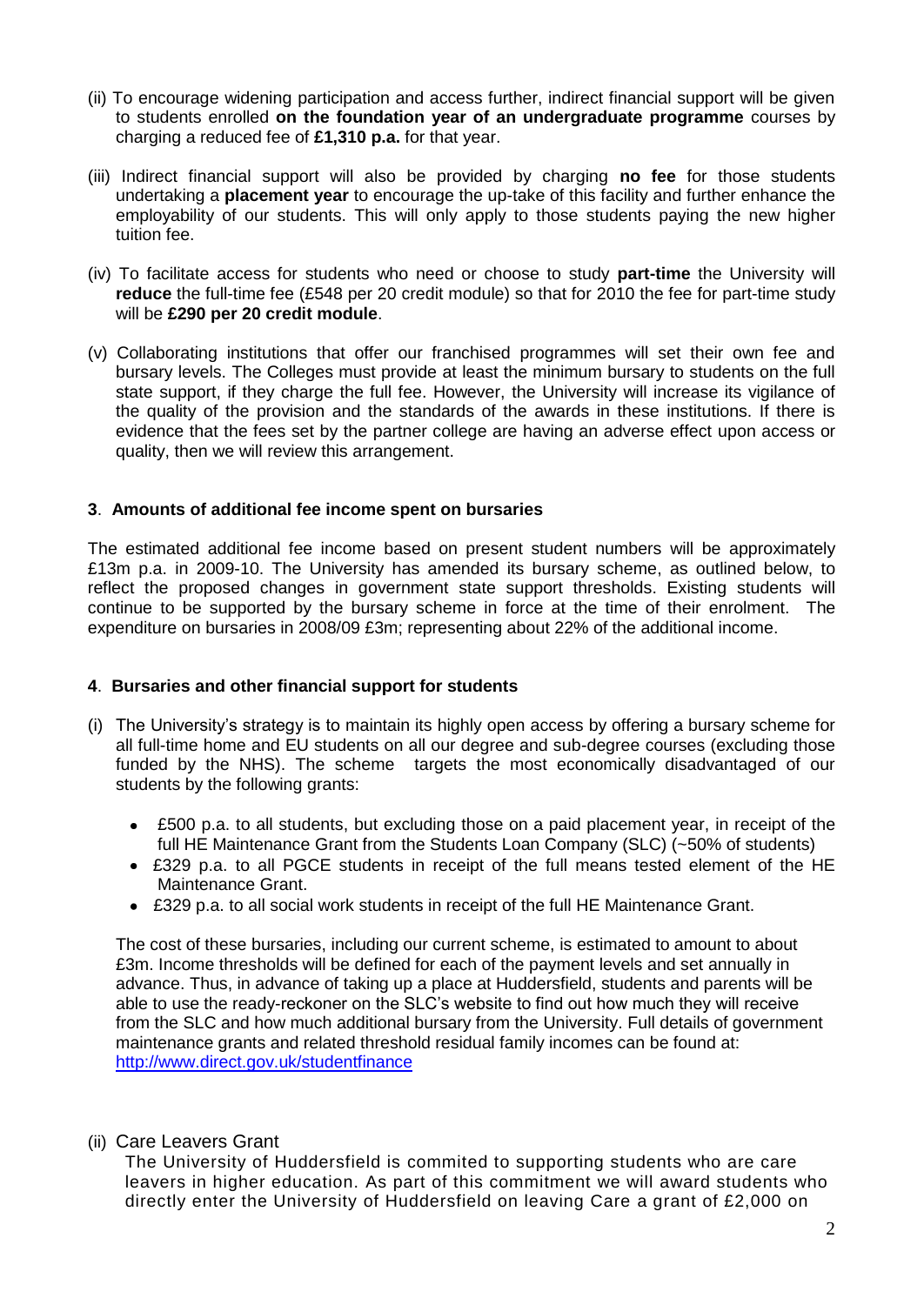entry which is in addition to the bursaries which may be available as described in (i) above and any external financial award received (e.g. LEA care leavers grant).

There may also be extra financial support for students available through our [Access](http://www.brad.ac.uk/external/tuitionfees/support/alf.php)  [to Learning Fund](http://www.brad.ac.uk/external/tuitionfees/support/alf.php) (ALF).

(iii) Bursaries paid to students located in our partner FE colleges, who will set their own fee level, will be at the discretion of the FE college.€

## **5**. **Provision of information to students**

All prospective students will be given information about the financial support they could receive and the total cost of their tuition. This will include state and institutional support as well as some other potential sources. It will describe the direct costs and indications of associated costs such as accommodation and cost of living. It will indicate typical deferred costs in terms of repayment of loans.

The University provides an extensive financial information service to potential students. This provides a wide range of advice and support, including financial guidance, and the administration of financial relief, bursaries and awards. All of this information will be easily accessible through:

- the University's web-site
- the prospectus
- promotional material  $\bullet$

#### **6**. **Outreach work**

 The University has a long history of out-reach work to raise aspirations and applications to HE from currently under-represented groups. The University is proud of the success of its outreach programme, which has put the University of Huddersfield at the forefront nationally for recruiting students from low-income families. The activity is fundamental to our Strategic Plan and includes contributing to an improvement in the economic, social and cultural well-being of the region.

On the assumption that HEFCE maintains its financial support for widening participation at its present levels, including special initiatives, the University plans to maintain its current expenditure of about £1.5m p.a. on widening participation and reach-out activities. Our outreach work will be further embedded into the work of the institution in the period of the Strategic Plan and we do not initially plan to fund additional outreach activity from additional fee income. The University has long held the view that successfully widening participation requires that students succeed in their programmes of study and then move into graduate employment.

The University continues to achieve positive outcomes for graduates in employment and further study. We are particularly proud of our high numbers of sandwich courses, with around 600 students per year undertaking work placements integrated into their full-time studies. This has contributed to the good graduate employment rates in Huddersfield with about 90% of leavers taking up graduate or graduate track employment or further study.

The Strategic Plan for the period 2006-10 includes commitments to:

- deliver programmes with structures, curricula, and learning strategies matched to students' needs.
- **EX improve the employability of students by ensuring that programmes focus on the needs of** professional bodies and employers.
- improve access and completion rates of students from neighbourhoods with low participation in HE.